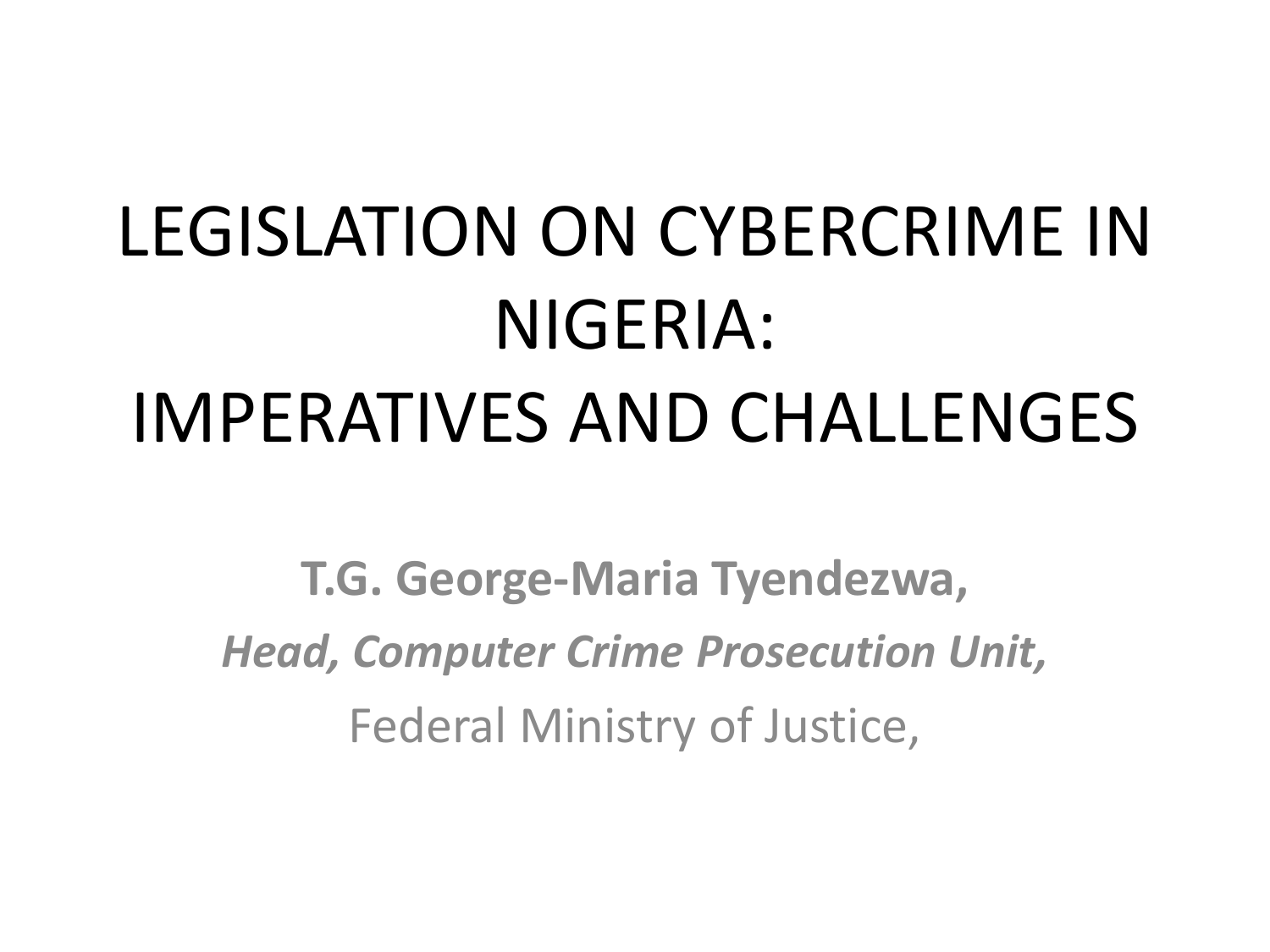## OUTLINE

- Interconnected world
- The Nigerian situation
- Crimes in an interconnected world
- The imperative for Nigeria
- Legislation and institutional framework
- Challenges
- Recommendations
- Conclusion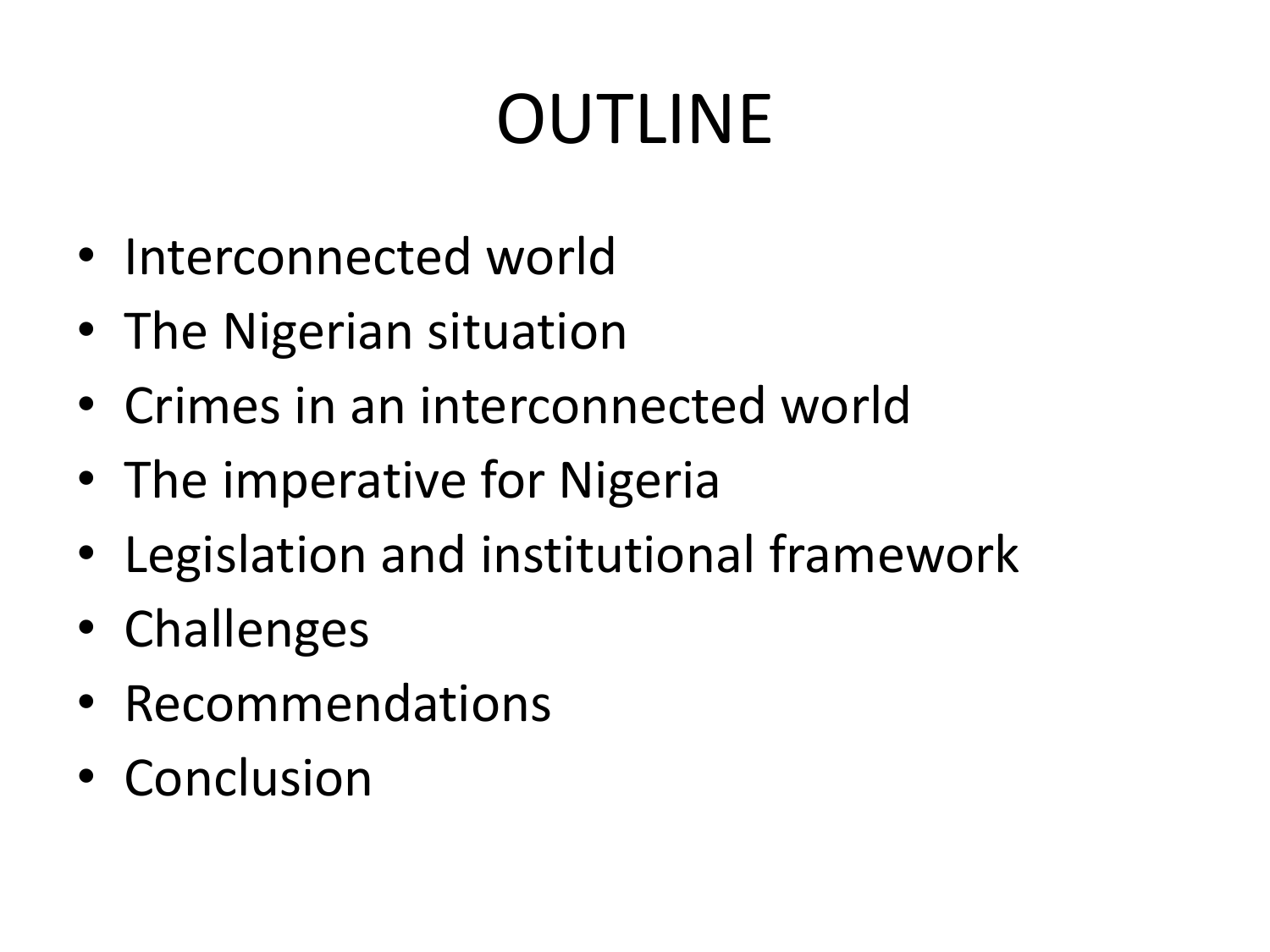#### Interconnected world

- High speed communications and convergence
- Social Media and Interactions (Facebook/Twitter)
- 5 Billion interconnected devices
- **\$8 Trillion in e-commerce transactions**
- Migration of businesses to online environment
- Government services have now gone online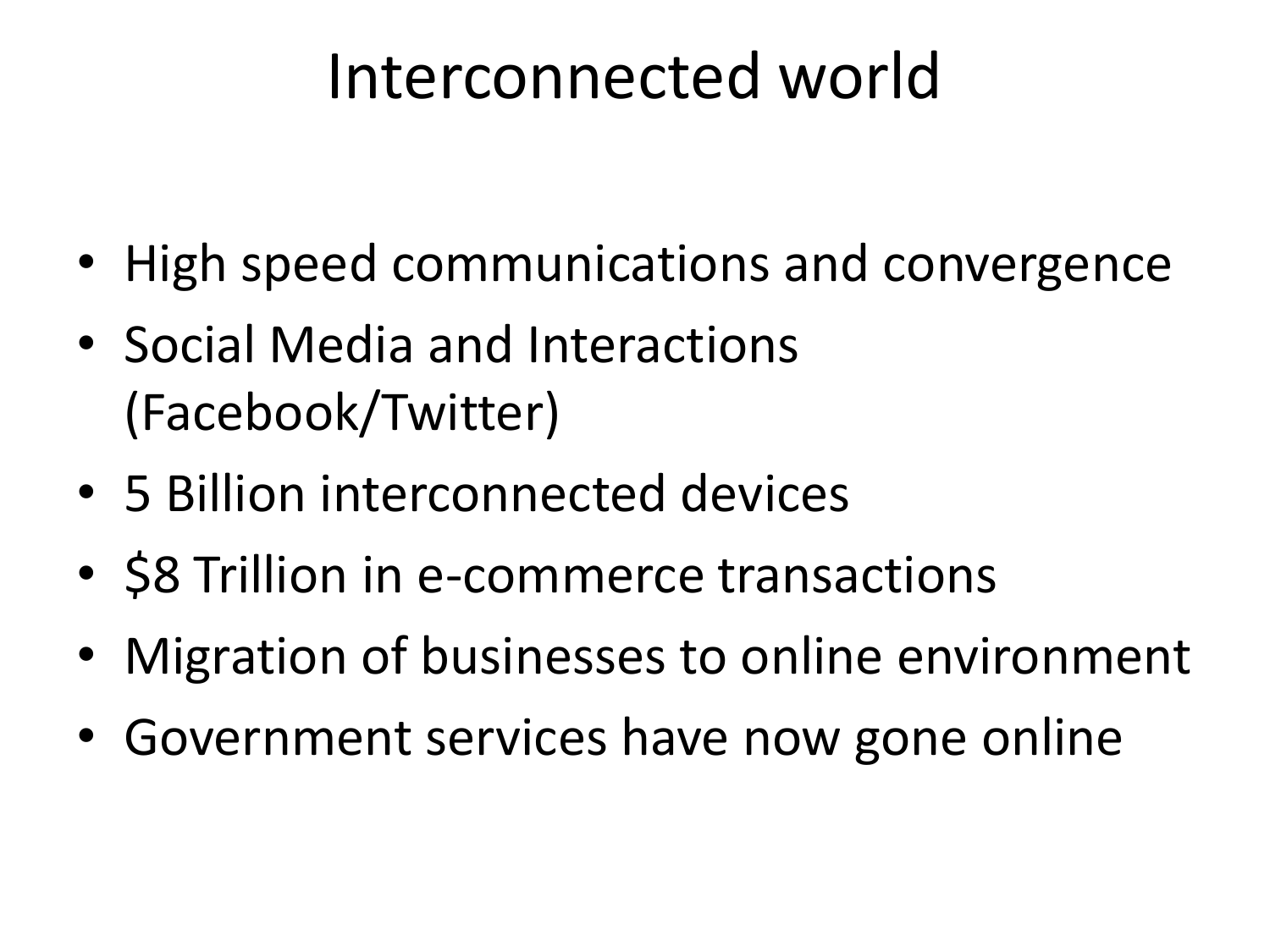## The Nigerian Situation

- E-government services
- Payment platform for e-Commerce
- ATM Machines
- Electronic Activities of the NSE
- Cashless Lagos and soon Nigeria
- Electronic Identification system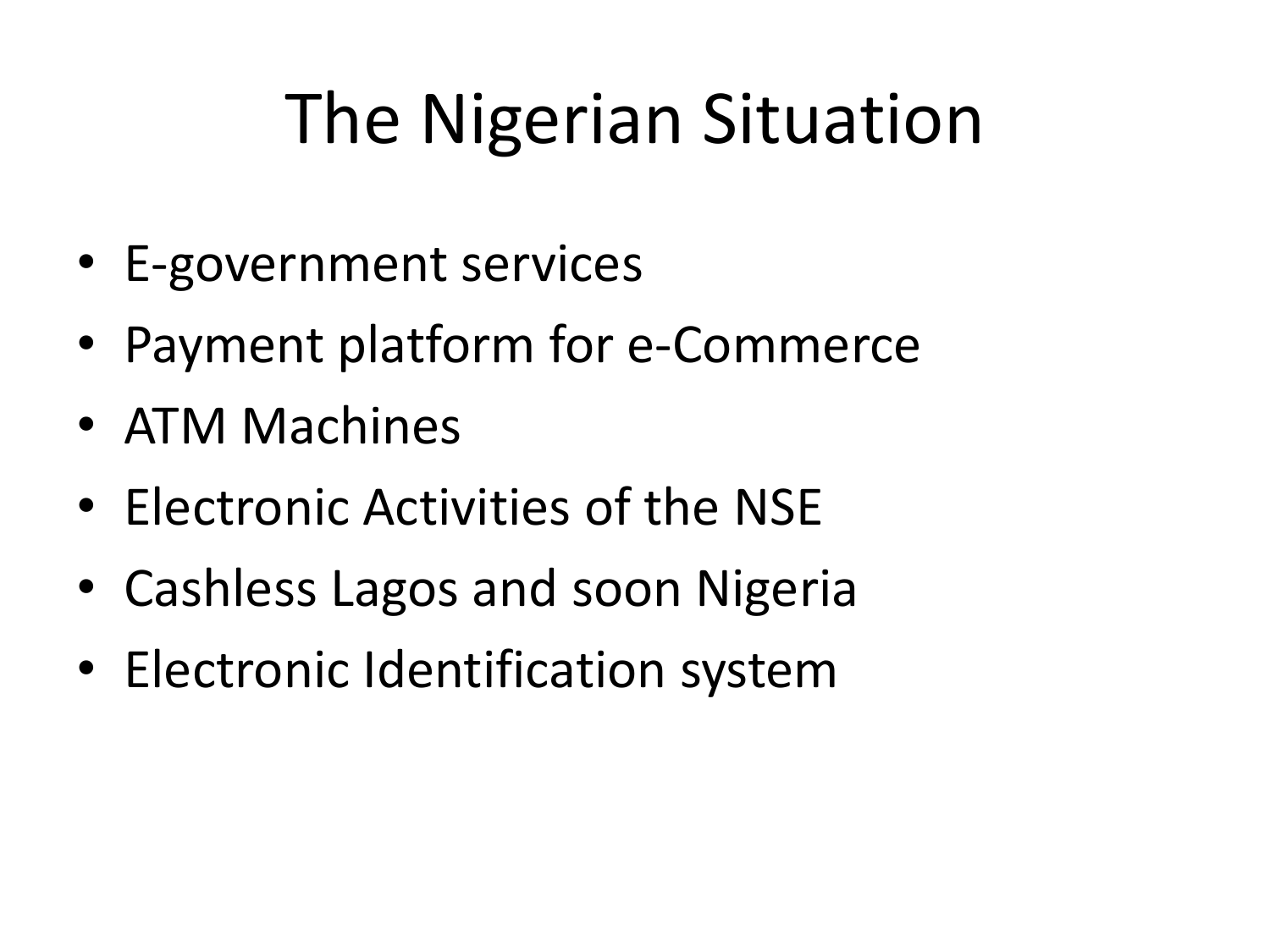## Crimes in an Interconnected World

- All crimes imaginable offline can be achieved with the use of computer networks as a tool
- Threats to lives and properties
- Disruption of critical services
- Terrorism and economic sabotage
- Propaganda
- Theft of information(identity & credit card theft)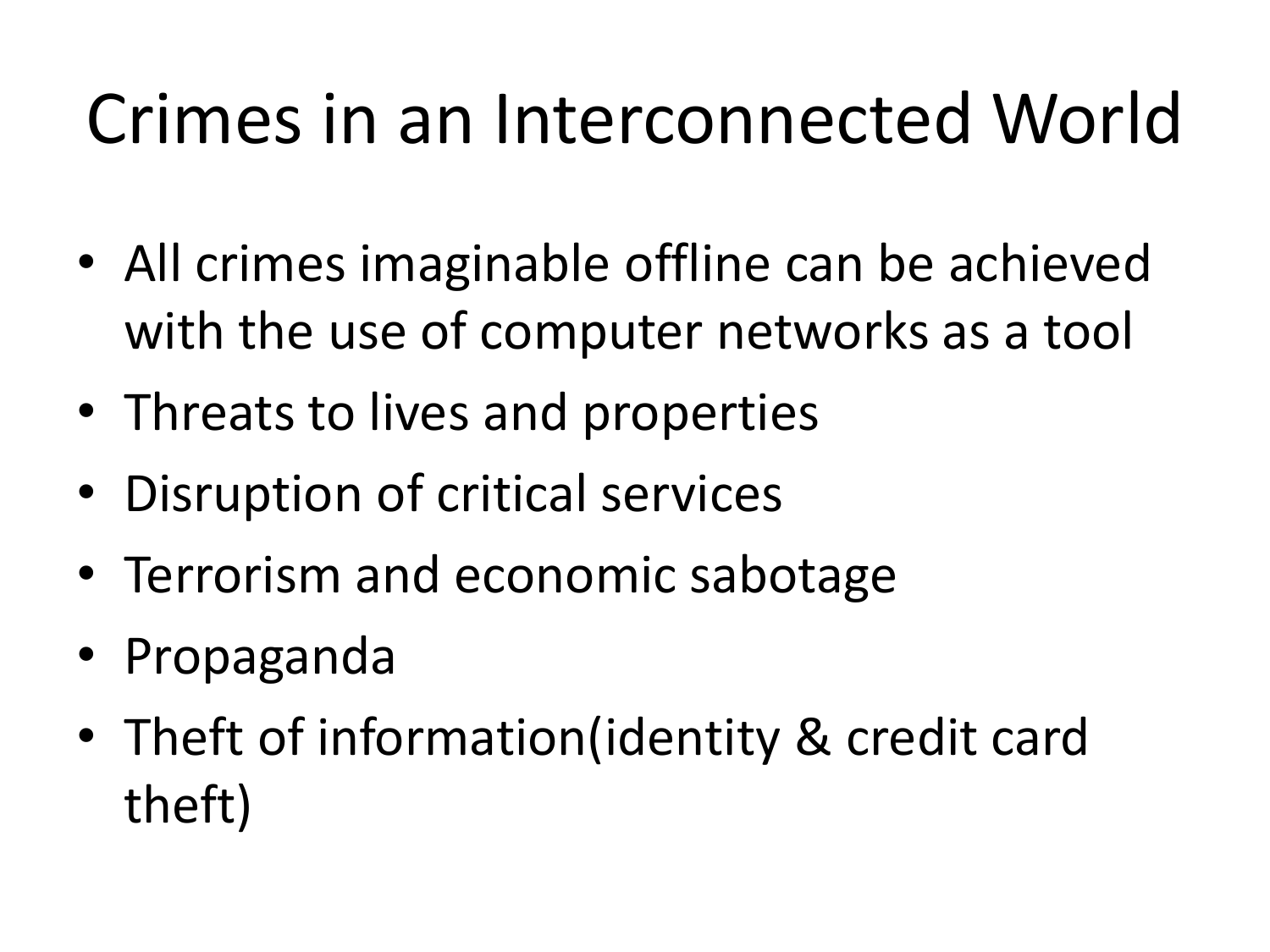## The Imperatives for Nigeria

- Establishment of Legal and Regulatory Framework
- Establishment of Institutional Framework for coordination of implementation;
- Standards and Regulations;
- Capacity Building
- Compliance & Enforcement;
- Emergency Response & Readiness;
- Public enlightenment
- International Cooperation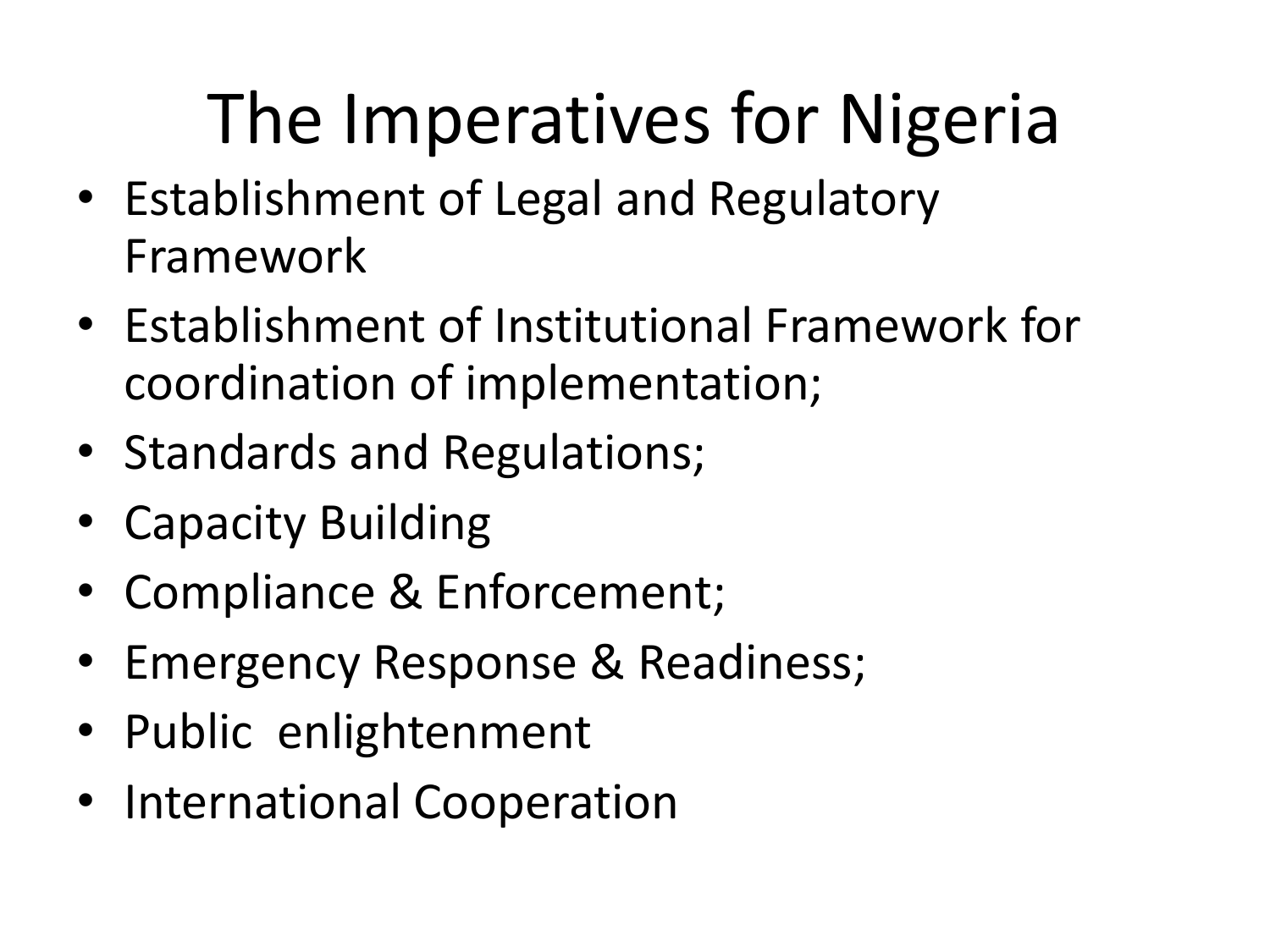## Legislation and Institutional Framework

- Several Draft Bills pending in the National Assembly
- NSA's Committee on Cybersecurity Bill 2011
- - General Objectives
- - Offences and Penalties
- - Critical Information Infrastructure Protection
- - Search Arrest and Prosecutions
- - International Cooperation
- - Miscellaneous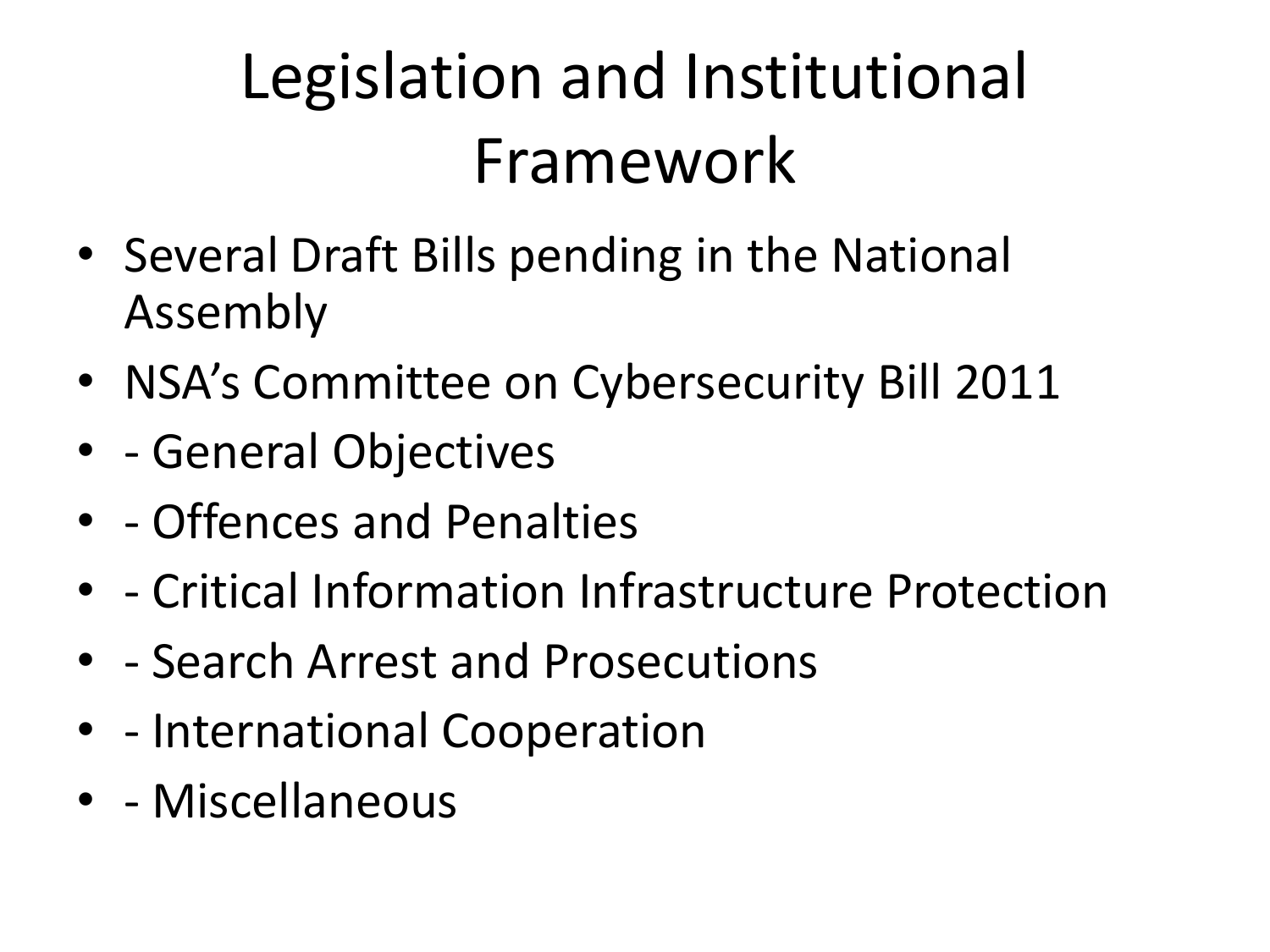#### • **Part I – General Objectives**

- Part 1 deals with the general objectives, the scope of the Bill and its application.
- The objects and scope of this Act are to  $-$
- provide an effective, unified and comprehensive legal framework for the prohibition, prevention, detection, prosecution and punishment of cybercrimes in Nigeria;
- Enhance cybersecurity and the protection of computer systems and networks, electronic communications; data and computer programs, Intellectual property and privacy rights;
- The provisions of this Act shall be enforced by law enforcement agencies in Nigeria to the extent of an agency's statutory powers in relation to similar offences.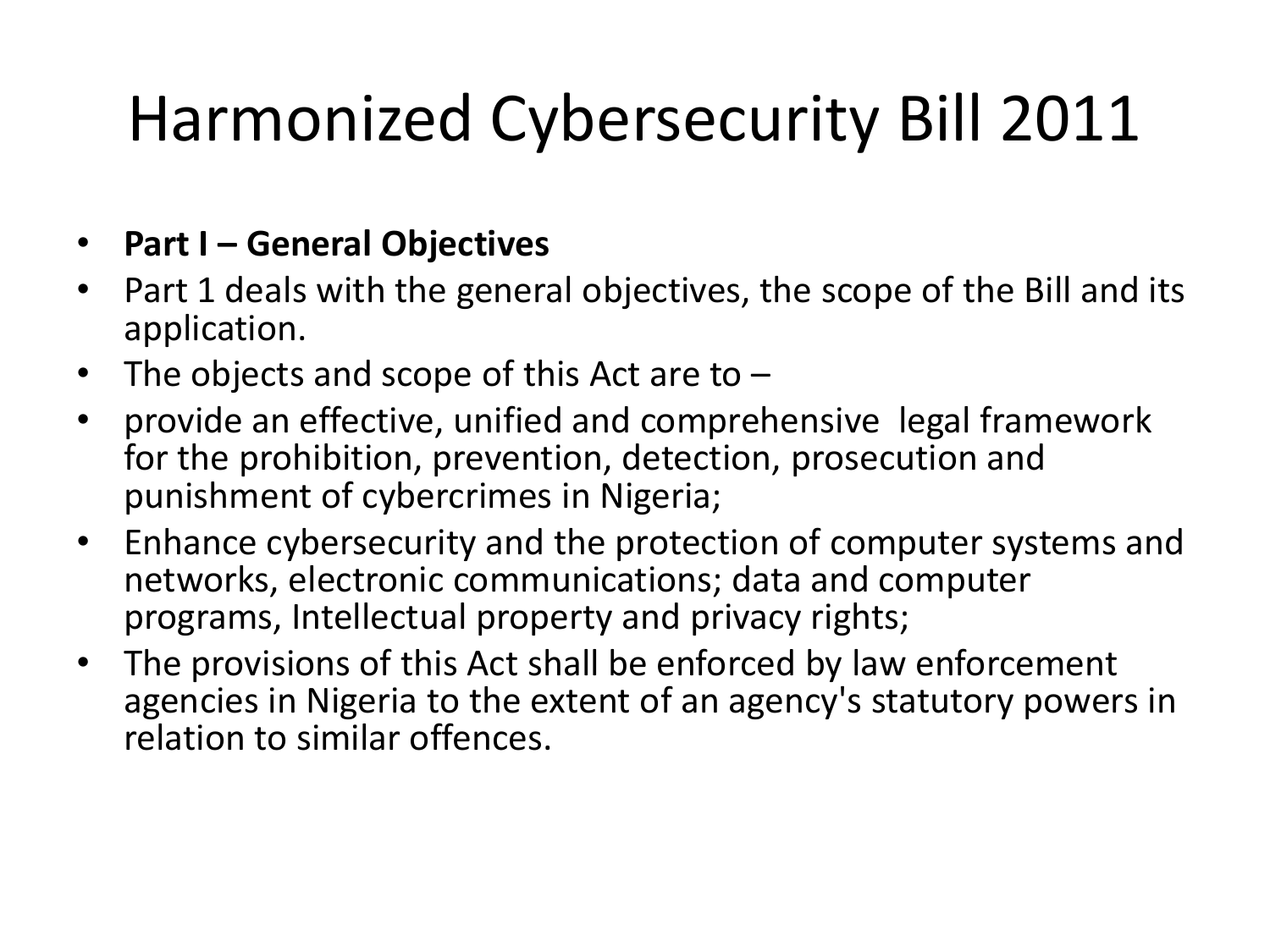- **Part II – Offences & Penalties**
- This Part ( Sections 2 to 18) criminalizes specific computer and computer – related offences, which include: Unlawful access to a computer; Unauthorized disclosure of access code; Data forgery; Computer fraud; System interference; Misuse of devices; Denial of service; Identity theft and impersonation; Child Pornography; Records Retention and Preservation; Unlawful Interception; Cybersquatting; Cyber- terrorism; Failure of Service Providers to Perform certain Duties; Racist and xenophobic Offences; Attempt, conspiracy and abetment; and Corporate Liability.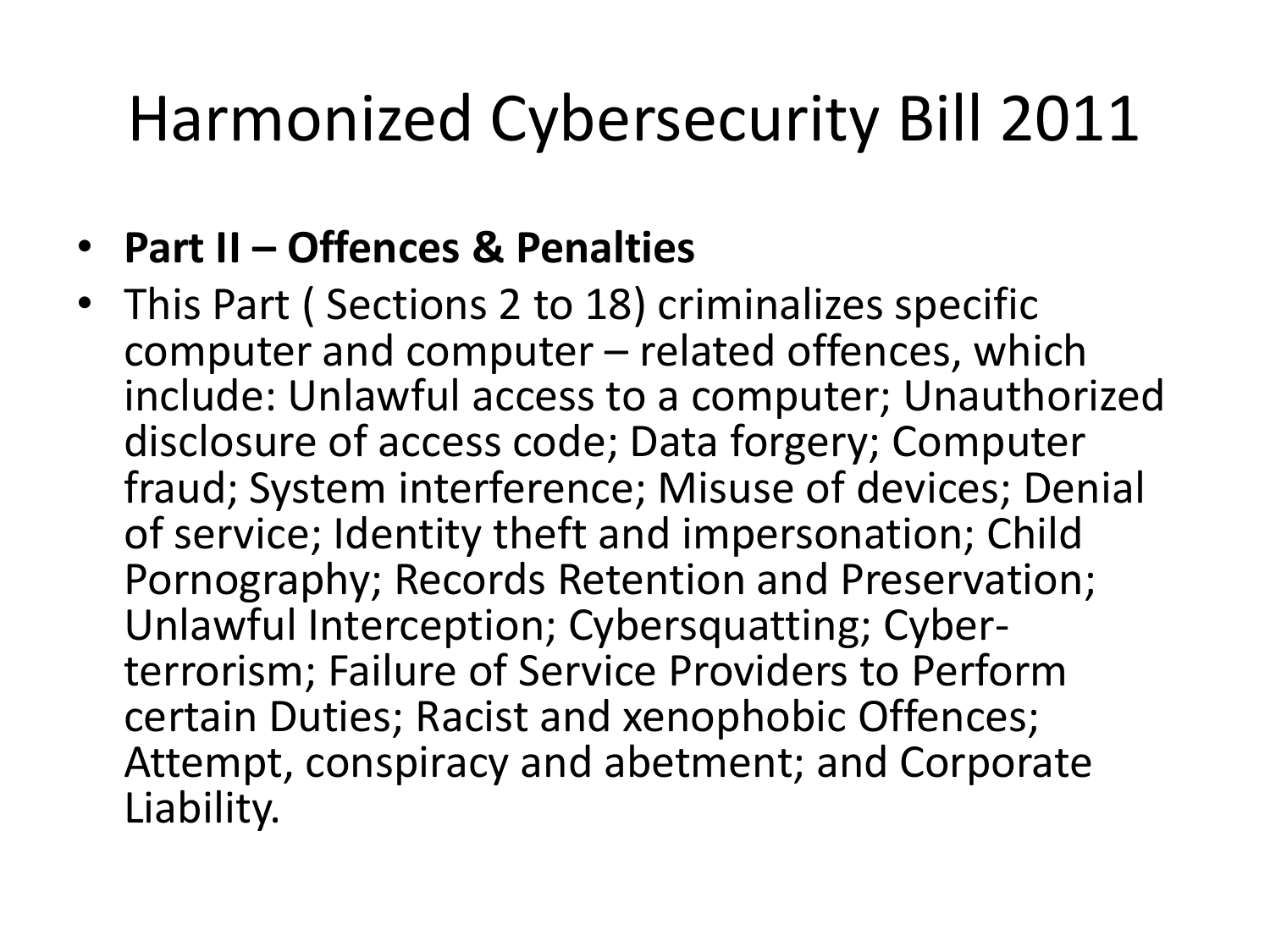- **Part III – Critical Information Infrastructure Protection**
- Part III provides for the security and protection of critical information infrastructure. It further provides for the audit and inspection of critical information infrastructure and punishment for offences against critical information infrastructure.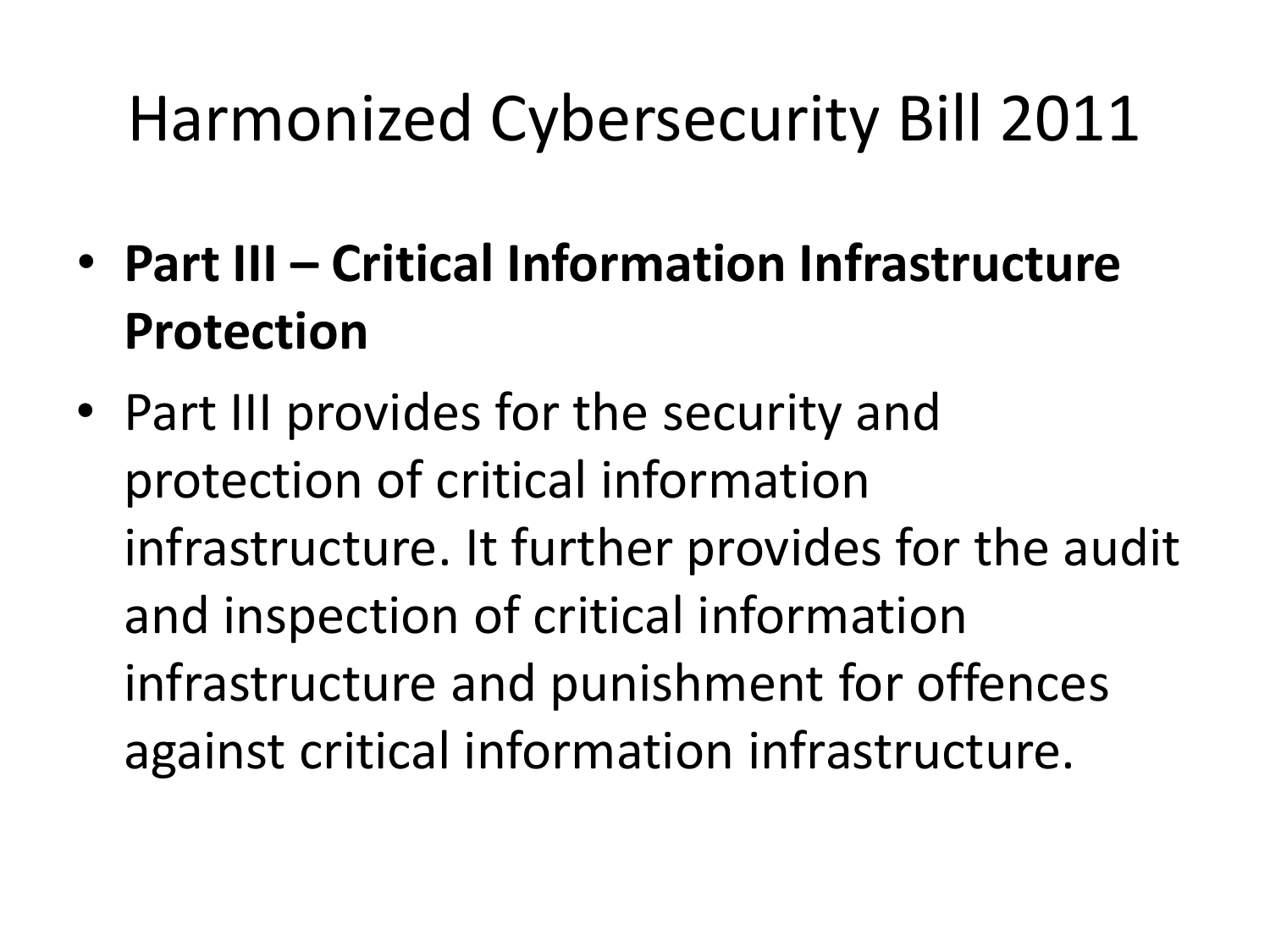- **Part IV – Search, Arrest and Prosecution**
- Part IV deals with issues such as jurisdiction, powers of search and arrest, obstruction of law enforcement officers, prosecution, forfeiture of assets, compounding of offences; payment of compensation; and the power to make regulations.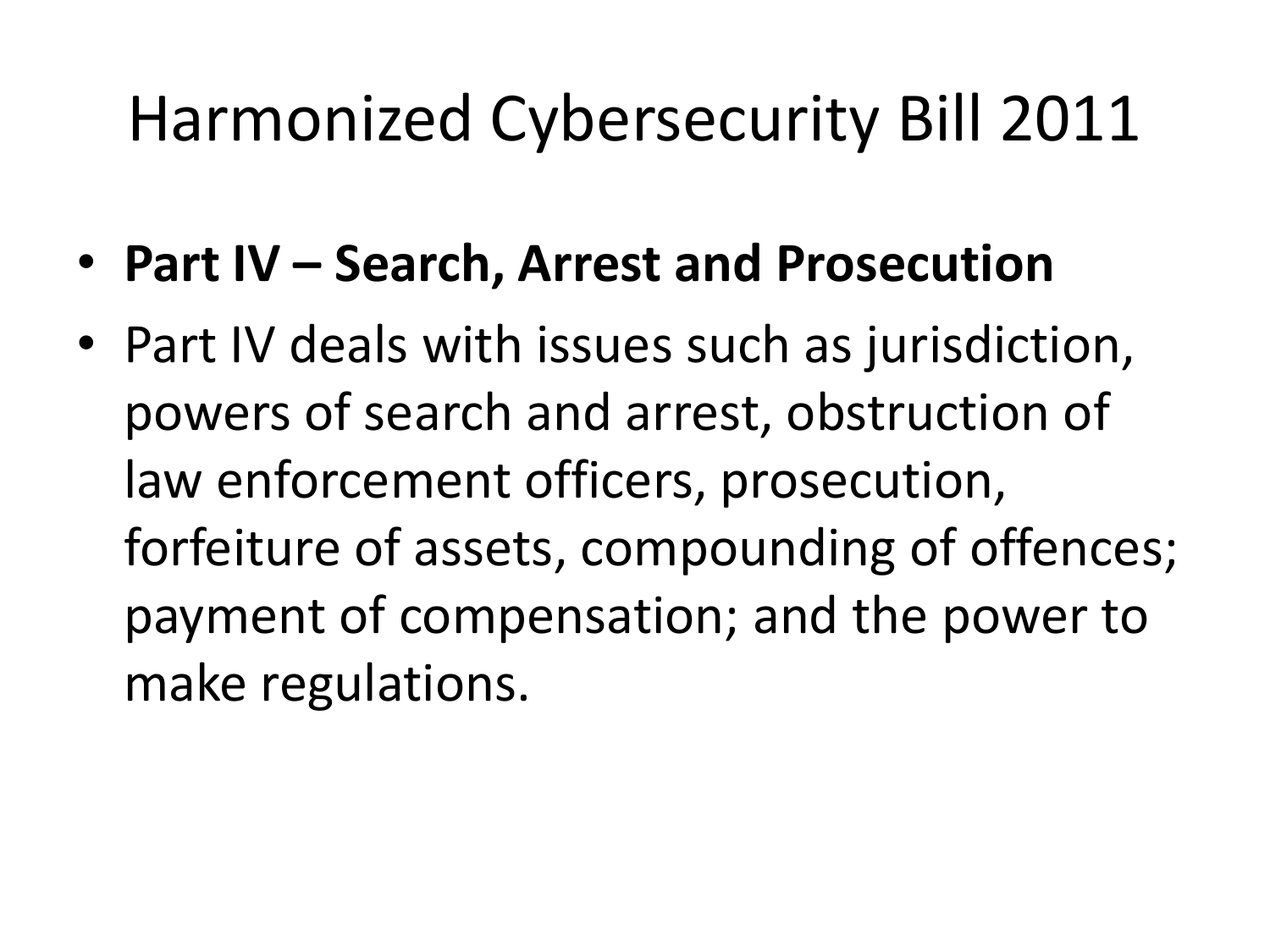- **Part V: International Cooperation**
- Cybercrime and cybersecurity issues are not restricted by geographical boundaries and legal jurisdictions but can only be checked through international cooperation which is covered in Sections 29 to 34 of the Bill. The issues covered include: Extradition; Mutual Assistance Requests; Expedited preservation of data, Evidence Pursuant to a Request; and Form of Requests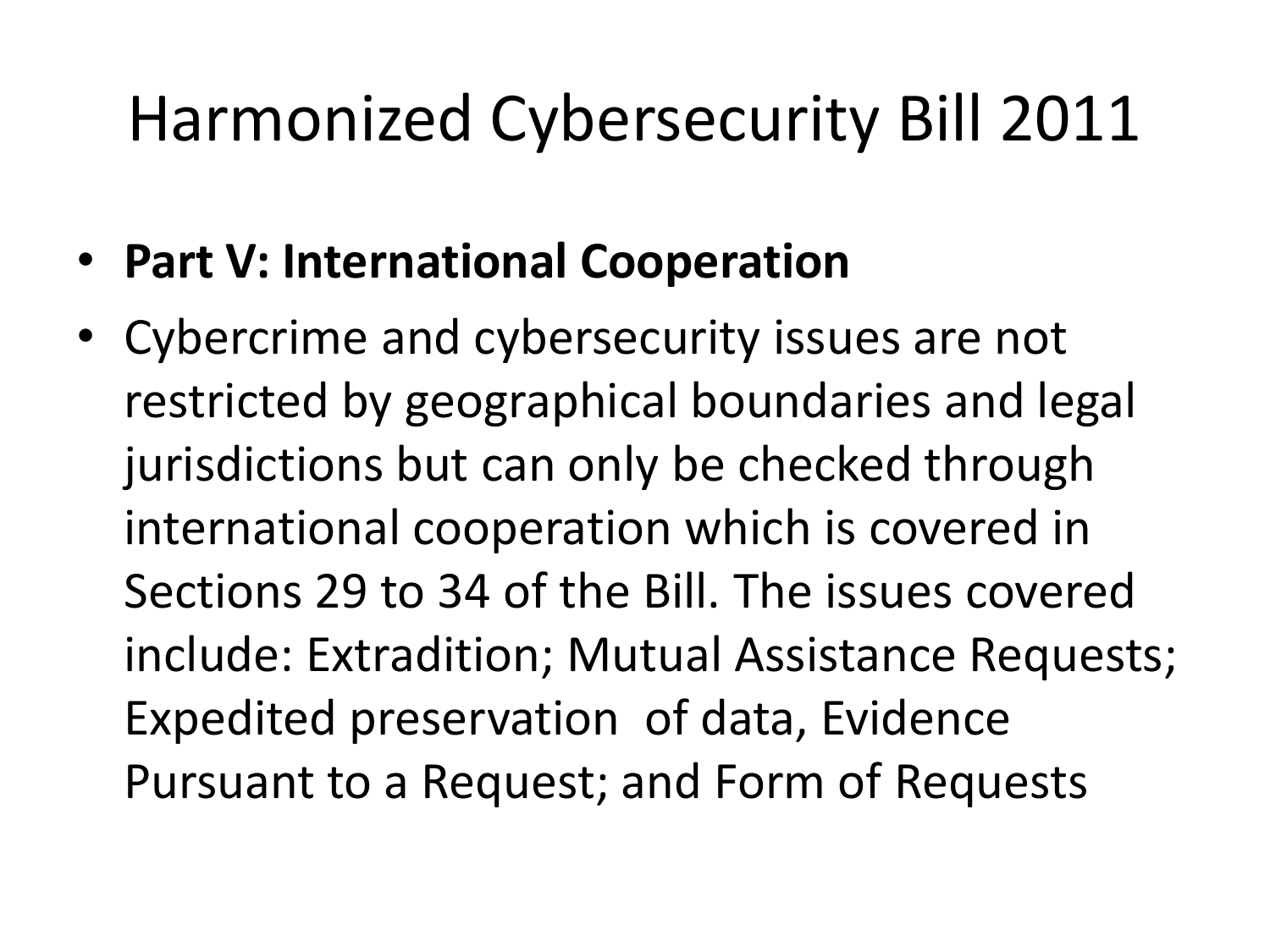#### • **Part VI: Miscellaneous**

- Part VI deals with issues of a general character such as Directives of a general character; Regulations and the Interpretation.
- The above provisions of the draft Cybersecurity Bill, 2011 have met the milestones required of legislation on cybercrime, even when reviewed or compared against international instruments and standards, such as the Council of Europe's *Budapest Convention,* 20013 and the *ITU Toolkit on Cybersecurity Legislation.*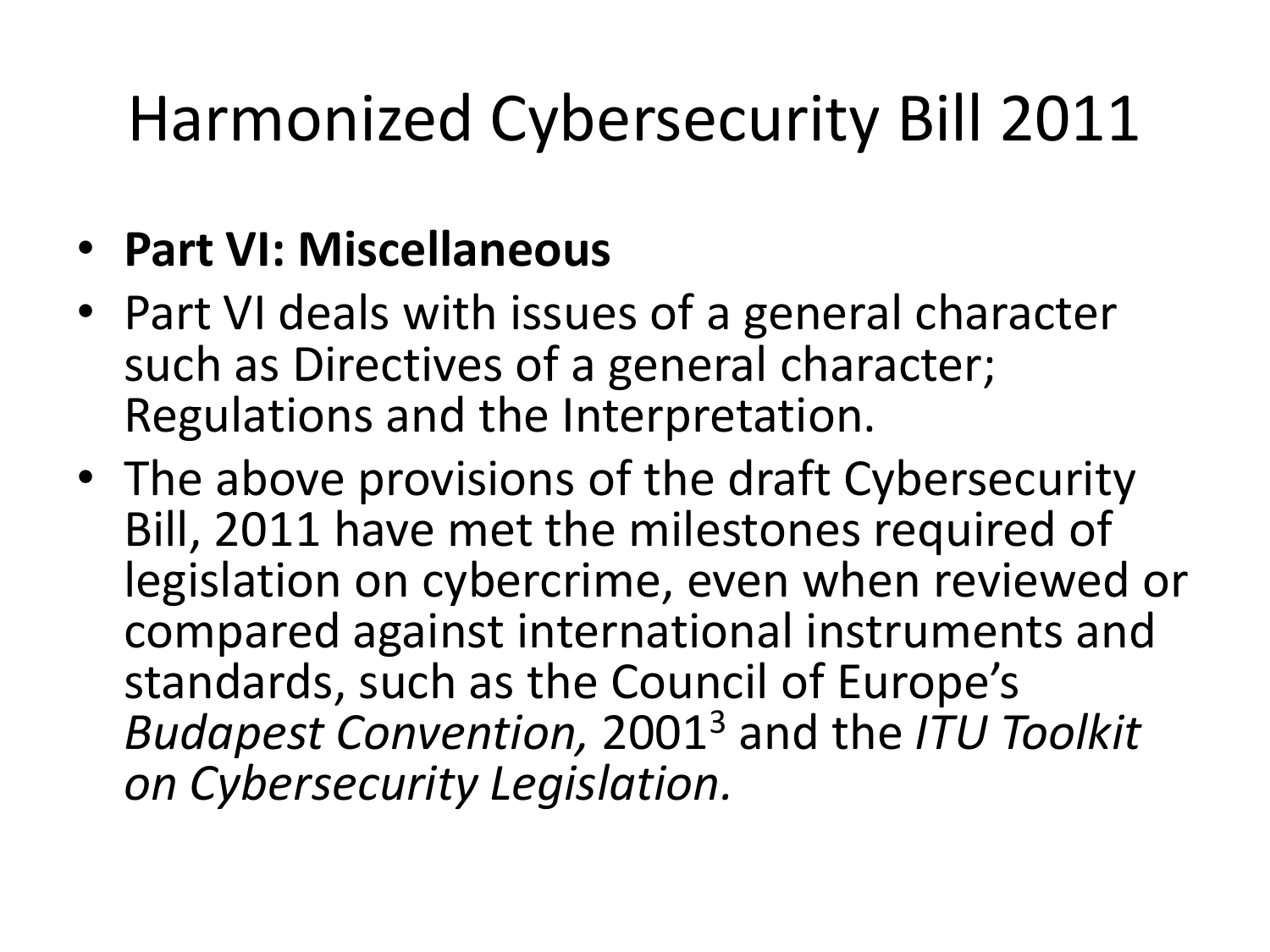## Challenges

- Turf battles (supremacy disagreements) among law enforcement, intelligence and security agencies;
- Lack of understanding of the dire consequences of not criminalising conduct that amounts to cybercrime or the serious dangers, economic loss and national security vulnerability that flows from the lack of adequate cybersecurity framework, on the part of our lawmakers;
- The absence of a knowledgeable and committed champion at the highest policy levels to sustain the drive for the passage of the Bill, while emphasising the peril of not doing so.
- Lack of integration of public private sector stakeholders in the process, due largely to distrust of government by the private sector, as well as sectored infighting;
- Insufficient sustained lobbying of the lawmakers by the sponsors of the various previous pending Bills.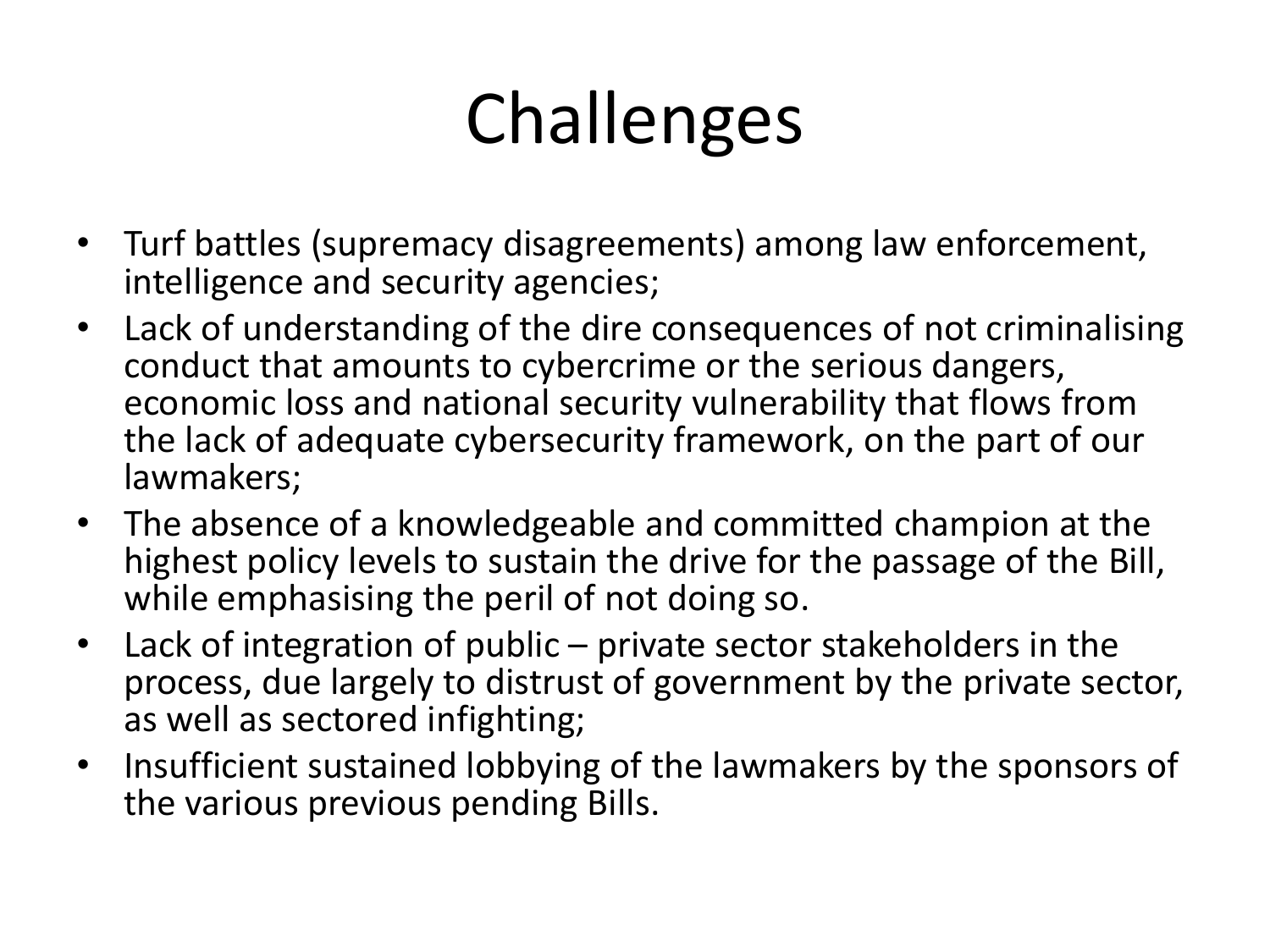## Recommendations

- Enactment of substantive laws to criminalize malevolent activities on the internet
- Capacity building
- Cooperation between actors (Private or Public)
- Establishment of Institutional framework for coordinating cybersecurity efforts
- Enactment of related Bills to strengthen the cybersecurity framework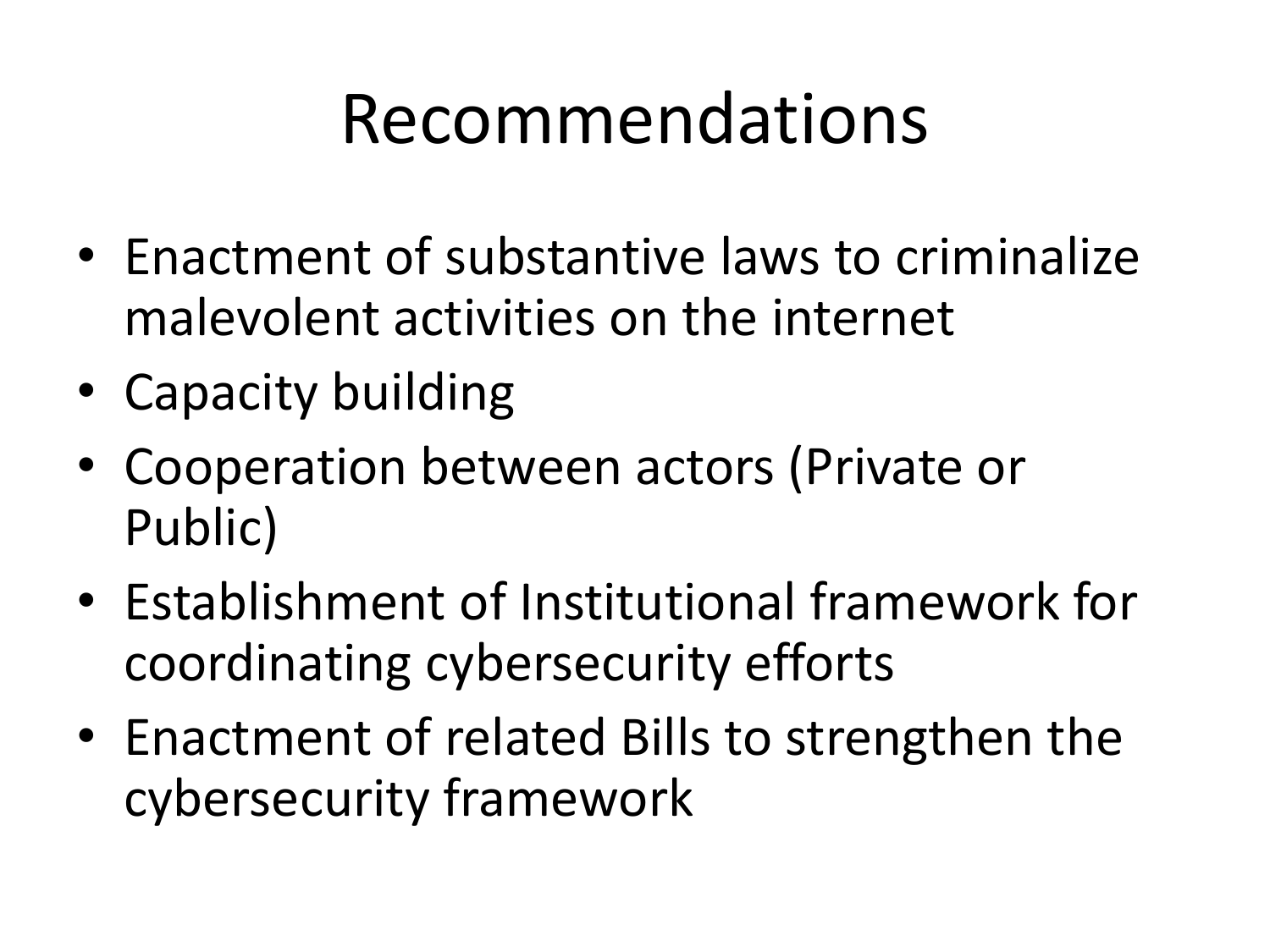#### Conclusion

*Completion of the legislative process and establishment of institutional framework should be considered a matter of urgency*

*A state of Emergency should be declared in this area until the recommendations in this paper are implemented*